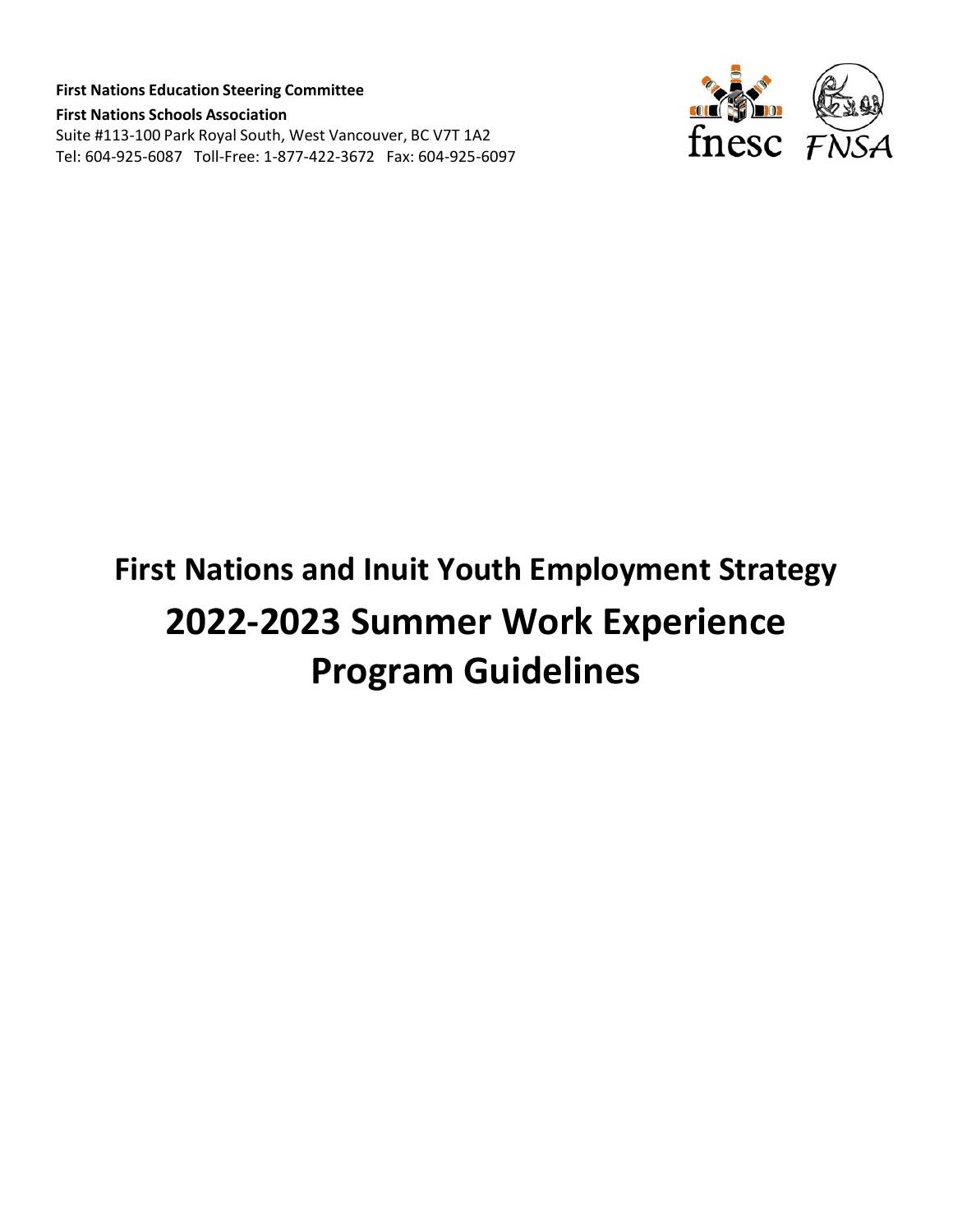# **Table of Contents**

| $\mathbf{1}$ . |  |
|----------------|--|
| 2.             |  |
| 3.             |  |
| 4.             |  |
| 5.             |  |
|                |  |
|                |  |
| 6.             |  |
|                |  |
|                |  |
|                |  |
| 7.             |  |
| 8.             |  |
| 9.             |  |
| 10.            |  |
| 11.            |  |
|                |  |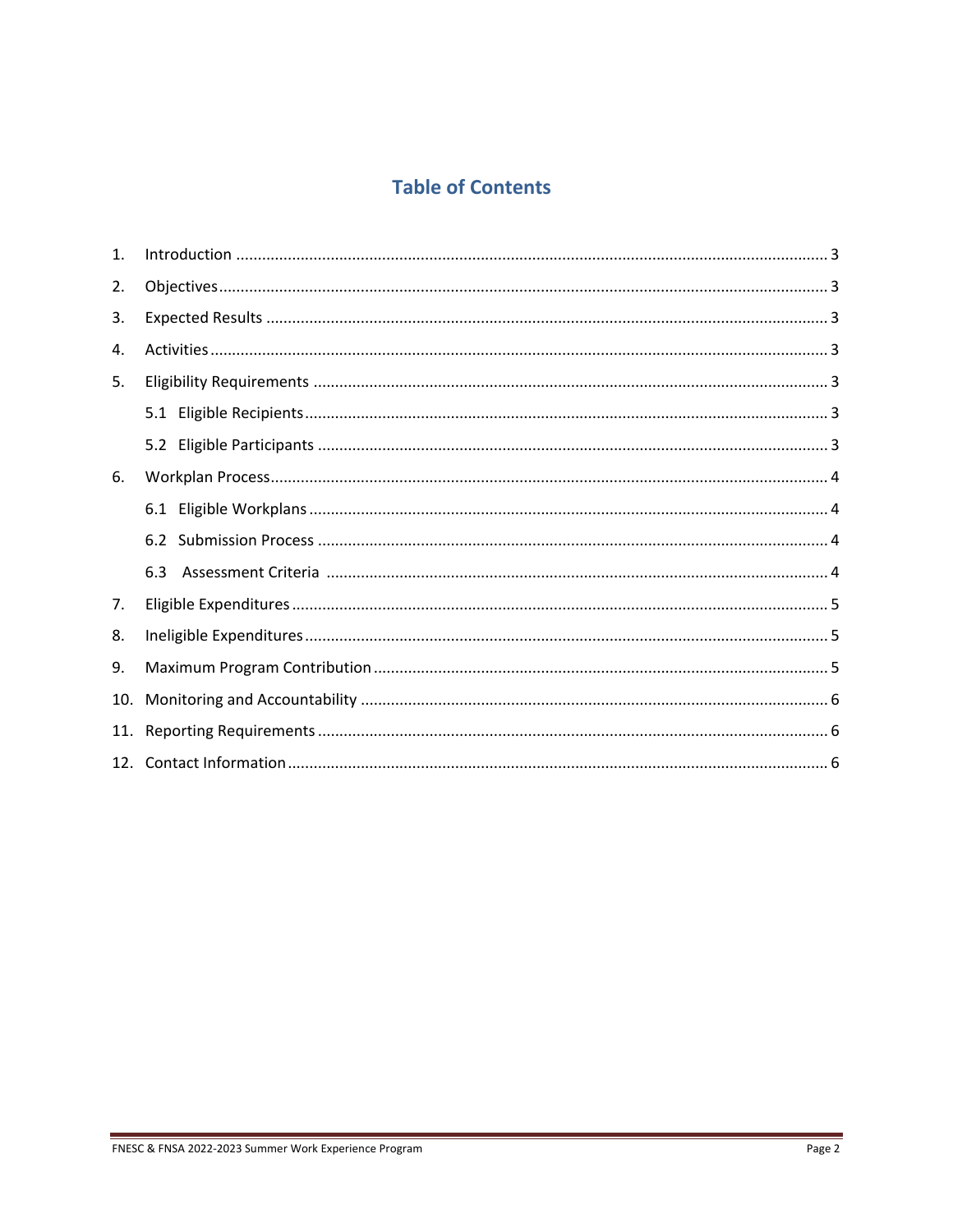# <span id="page-2-0"></span>**1. Introduction**

The First Nations Education Steering Committee (FNESC) and the First Nations Schools Association (FNSA) are pleased to manage Indigenous Services Canada (ISC) 2022-2023 Summer Work Experience Program (SWEP) in the BC region. The SWEP is one of two programs that ISC administers under the First Nations and Inuit Youth Employment Strategy (FNIYES).

# <span id="page-2-1"></span>**2. Objectives**

The objectives of the SWEP are:

- to help youth acquire skills by providing wage subsidies for their summer work experience;
- to assist First Nations secondary and post-secondary students in preparation for future entry into the labour market by enabling them to obtain employment experience
- to help students acquire employability skills, to support them in financing and furthering their education and to provide students with career and labour market information and assistance in finding summer or short-term employment.

# <span id="page-2-2"></span>**3. Expected Results**

Key expected results of the SWEP are:

- increased awareness of the benefits of education
- enhanced employability skills for participating First Nations youth

## <span id="page-2-3"></span>**4. Activities**

The activities will support work experience opportunities for First Nations secondary and post-secondary students until the **extended deadline of February 28, 2023.**

## <span id="page-2-4"></span>**5. Eligibility Requirements**

#### <span id="page-2-5"></span>**5.1 Eligible Recipients**

Eligible recipients are First Nation organizations in BC.

Eligible recipients may enter into agreements with private sector and non-profit sector employers to access employment opportunities for youth.

#### <span id="page-2-6"></span>**5.2 Eligible Participants**

Eligible participants are:

- First Nations and Inuit secondary and post-secondary students aged 15 to 30 inclusive;
- ordinarily resident on reserve or in recognized communities or on community lands;
- legally entitled to work in Canada; and
- registered as full-time students during the preceding academic year and who intend to return to school on a full-time basis in the next academic year.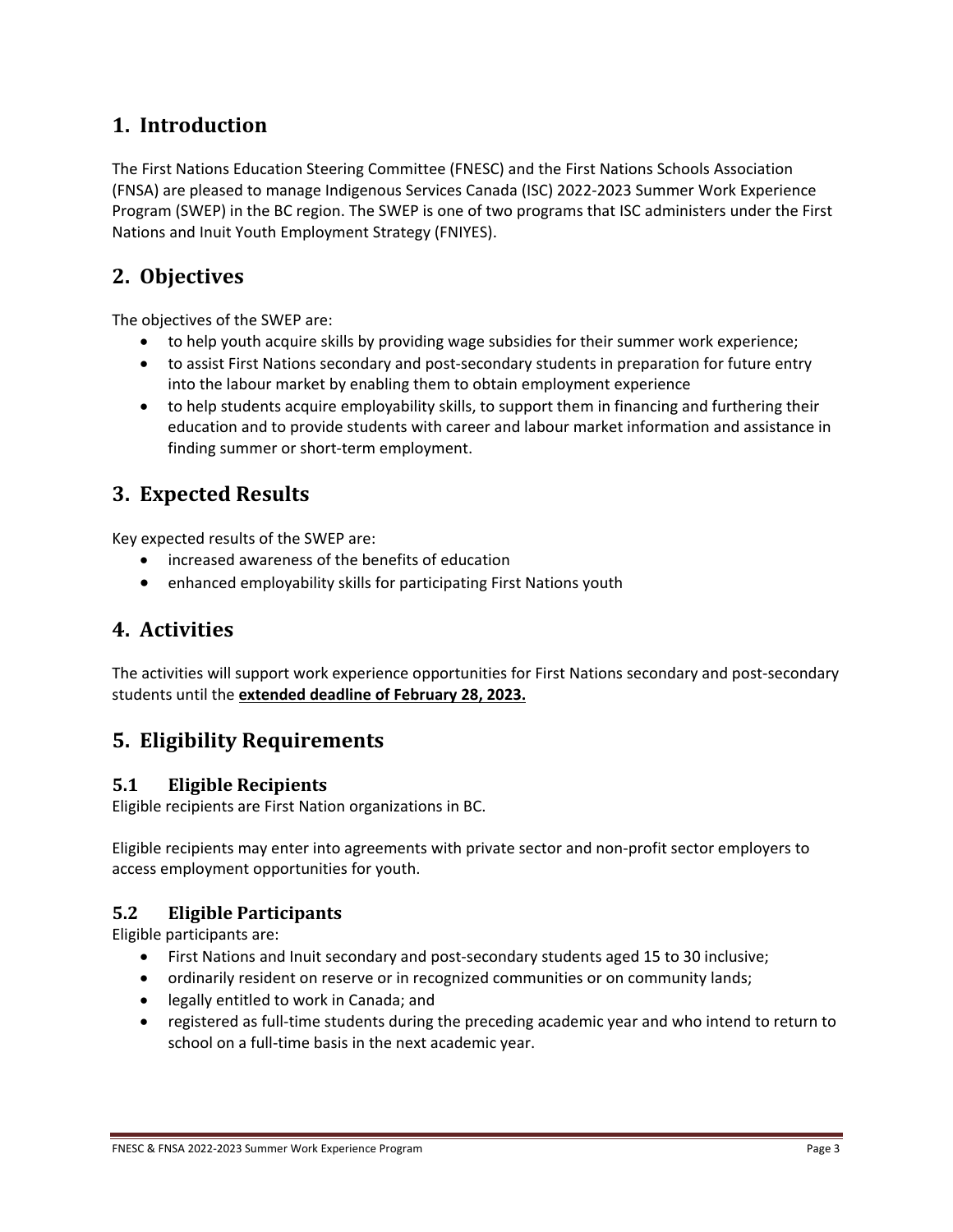# <span id="page-3-0"></span>**6. Proposal Process**

FNESC will issue each First Nation community a 2022-2023 SWEP allocation letter through **DocuSign** stating the **specific funding amount** per First Nation organization. That amount is determined using a base amount plus per capita formula.

Applicants must submit a detailed workplan for the activities to be undertaken over the course of the agreement, clearly stating the proposed activities and the expected results of the SWEP.

Applicants will attach the completed workplan to their allocation letter through DocuSign. The FNESC Programs Officer will follow up to confirm that your workplan is approved and your SWEP activities can begin.

#### **6.1 Eligible Workplans must:**

- meet the program guidelines
- outline the activities that support any or all of the program objectives
- demonstrate that the activities will provide assistance only to eligible participants
- provide an estimate of eligible costs, including any share to be incurred by partners
- outline the results to be achieved

Note: The placement must provide a minimum of 80 hours of work.

#### **6.2 Submission of Workplans**

Only workplans submitted through DocuSign in the template issued by FNESC will be considered for assessment. Incomplete workplans will be returned to applicants.

2022-2023 Summer Work Experience Program workplan is due Friday, June 3, 2022. Please submit through DocuSign as an attachment to your allocation letter and if you have any issues please reach out by email to [janam@fnesc.ca](mailto:janam@fnesc.ca) or by phone to 604-925-6087.

#### **6.3 Assessment Criteria**

All workplans will be assessed by the following criteria:

- **Capability:** The experience and capacity of the recipient to manage the implementation of the activities within their workplans successfully and complete the proposed employment initiatives in a timely manner;
- **Implementation Activities:** The extent to which the workplan aligns with eligible activities and meets program objectives. The assessment will consider timelines, cost-effectiveness and the degree to which the activities will result in expected outcomes;
- **Project Management:** How the initiative or project will be managed, including project governance, management of project scope, human resources, risk management, and project monitoring, control and reporting;
- **Project Costs:** Realistic assessment of estimated total costs and a justification of the level of funding required; and
- **Cooperation and Partnerships:** With other governments, employers, community-based organizations and interested organizations to encourage strategic partnerships, minimize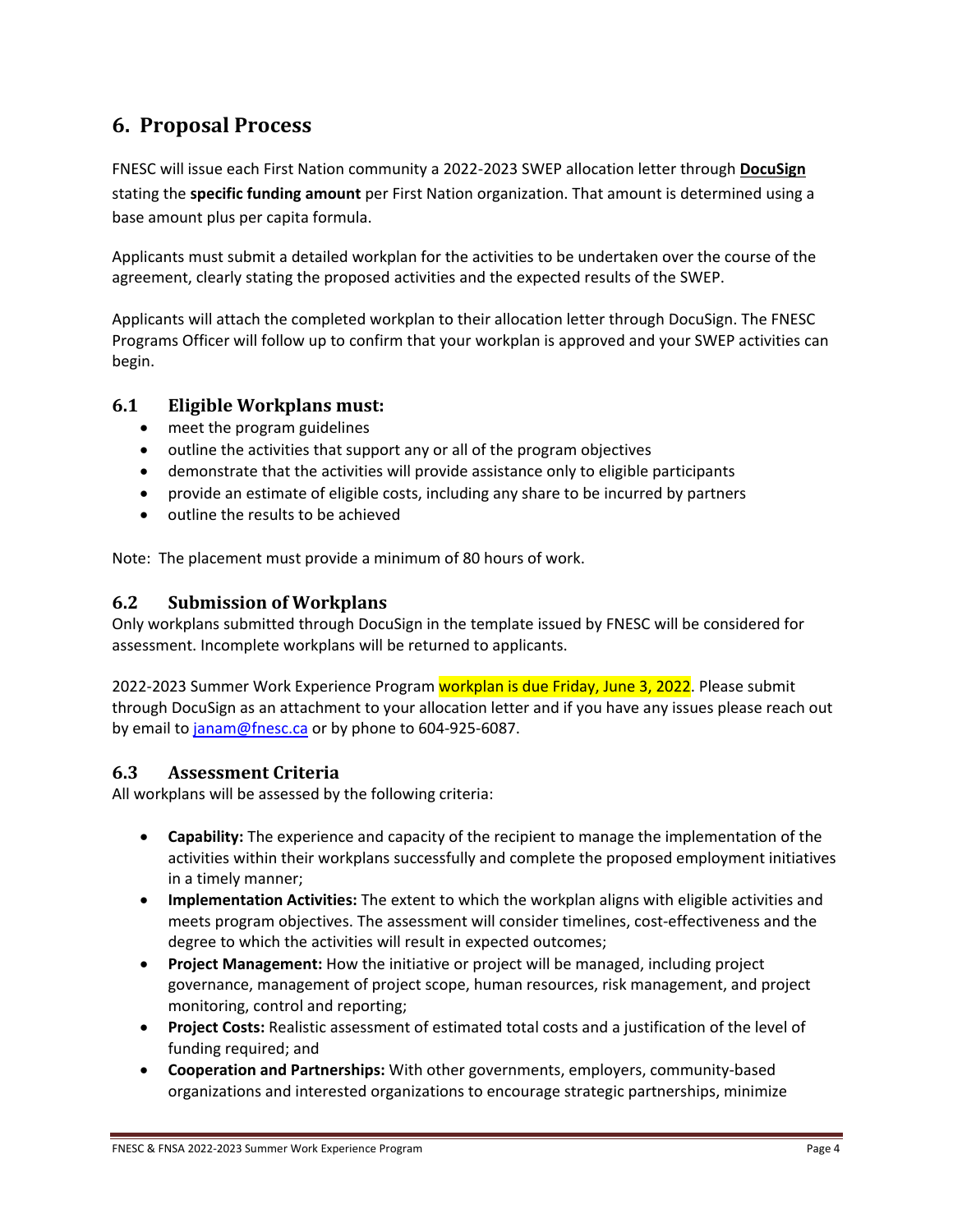overlap or duplication and operate in synergy with other related employment, entrepreneurship, economic development and social program.

# <span id="page-4-0"></span>**7. Eligible Expenditures**

The wage rate for participants will be determined by the individual completing the workplan. It must be at or above the applicable provincial minimum wage of \$15.65 (as of June 1, 2022).

Eligible expenditures include:

- participant wages and mandatory employment-related costs including the gross employee share of CPP, EI, vacation pay, WCB and where applicable, health insurance premiums; wage costs per participant will meet or exceed the applicable minimum wage in BC which is **\$15.65** (as of June 1, 2022)
- other necessary costs directly related to a work placement, including (but not limited to): criminal record check, required uniforms, personal safety gear (e.g. work boots, safety hats) up to a maximum of \$300 per participant;
- actual cost for special equipment and facilities to accommodate the needs of a disabled individual up to a maximum of \$3,000, if applicable;
- administration costs that must not exceed **5% of the sub-total amount** requested before administration costs. Eligible administration costs include (but are not limited to):
	- office/general expenses
	- **naterials**
	- **supplies**
	- **advertising**
	- communication and printing costs
	- **Phonolenal services**

# <span id="page-4-1"></span>**8. Ineligible Expenditures**

Ineligible expenditures include, but are not limited to:

- Infrastructure or equipment purchases (e.g. computers and software); and
- Capital costs for construction of a building (other than small repairs or renovations to support the participation of persons with disabilities) or the purchase of land or building.

## <span id="page-4-2"></span>**9. Maximum Program Contribution**

The maximum amount of funding to be provided to a funding recipient in a fiscal year will be set out in the funding agreements signed by the funding recipient.

The non-profit sector employers are eligible to receive a contribution of up to 100% of the applicable wage, plus mandatory employment-related costs (MERC), while the private sector employers are eligible to receive up to 50% of the applicable wage only.

Note: Where a participant with disabilities is hired, all employers are eligible for 100% of the wage expenses. A maximum contribution of \$3,000 per participant may be available, on an actual cost basis,